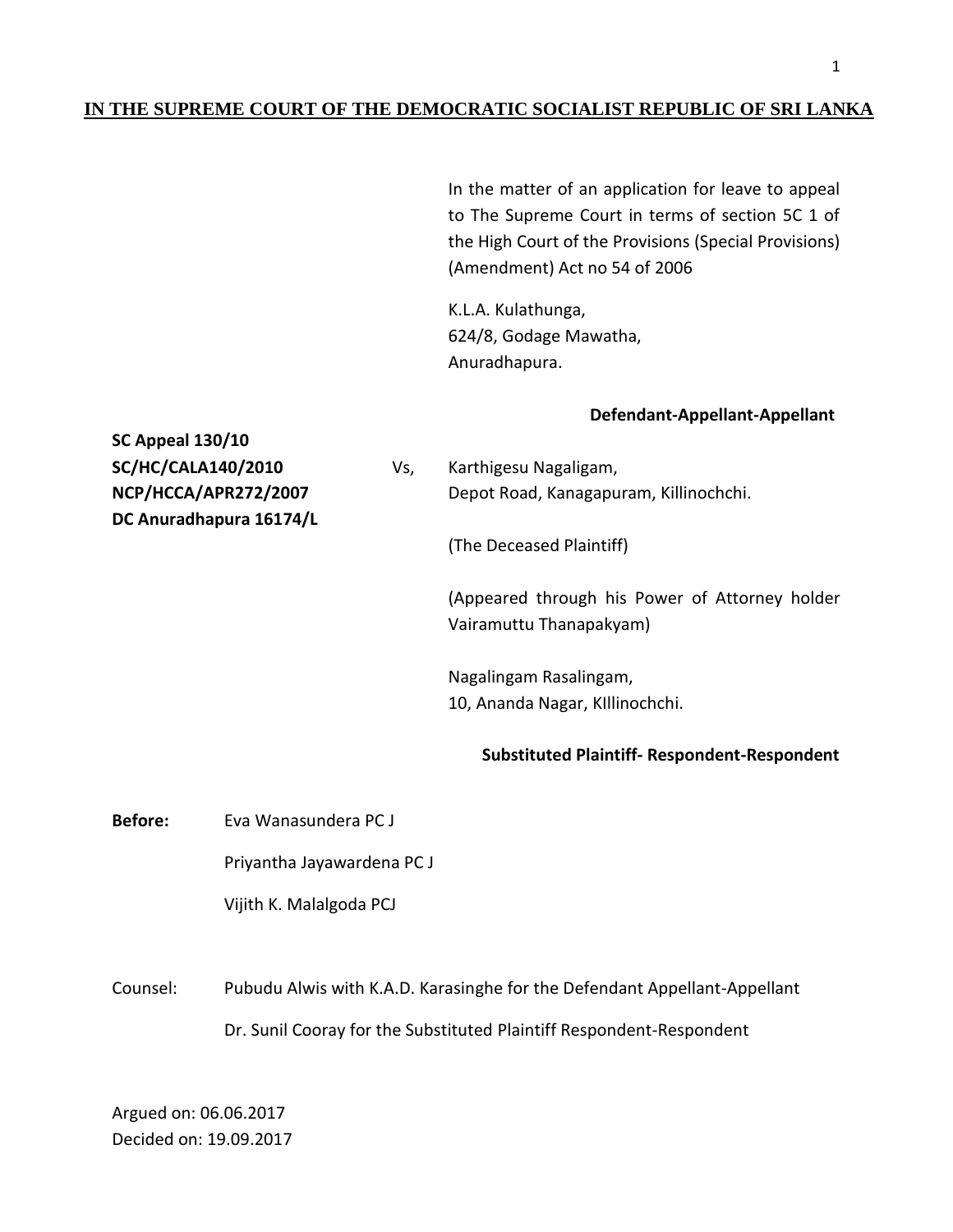## **Vijith K. Malalgoda PC J**

Deceased Plaintiff Respondent-Respondent Karthigesu Nagalingam instituted action through his Power of Attorney holder Vairamuttu Thanapakyam against the Defendant-Appellant- Appellant Kamburugamuwa Loku Arachchige Kulatunga in the District Court of Anuradhapura on 10.09.1997 claiming inter-alia,

- a) A declaration that the Plaintiff is the lawful lease permit holder of the land described in the schedule to the plaint
- b) An order ejecting the defendant and his agents from the said land and to place the Plaintiff in peaceful and uninterrupted possession
- c) Damages at the rate of Rs. 5000/- for month for the loss and damages caused by the defendant

When the defendant filed his answer to the said plaint filed against him, had prayed inter-alia,

- a) For a dismissal of the action
- b) If the case is decided in favour of the Plaintiff, a sum of Rs. 300,000/- as compensation for *bona-fide* improvement carried out by him

The trial before the District Judge of Anuradhapura had proceeded on the following issues raised by the parties;

Issues raised on behalf of the plaintiff are as follows:-

- i. Is the Plaintiff, the lawful lease permit holder of the land described in the schedule to the plaint by permit No L/N/R/21 dated 25.01.1965
- ii. Has the Plaintiff built a house on the land referred to in the above permit and occupied it
- iii. From 1993 onwards has the defendant encroached on to the land in dispute and is he in unlawful possession of the land
- iv. Is the defendant in unlawful occupation of the land in dispute up to now in spite of the demand made by the plaintiff to handover the said premises to him
- v. Are the damage caused to the Plaintiff from the unlawful occupation of the defendant amount to Rs. 5000/- per month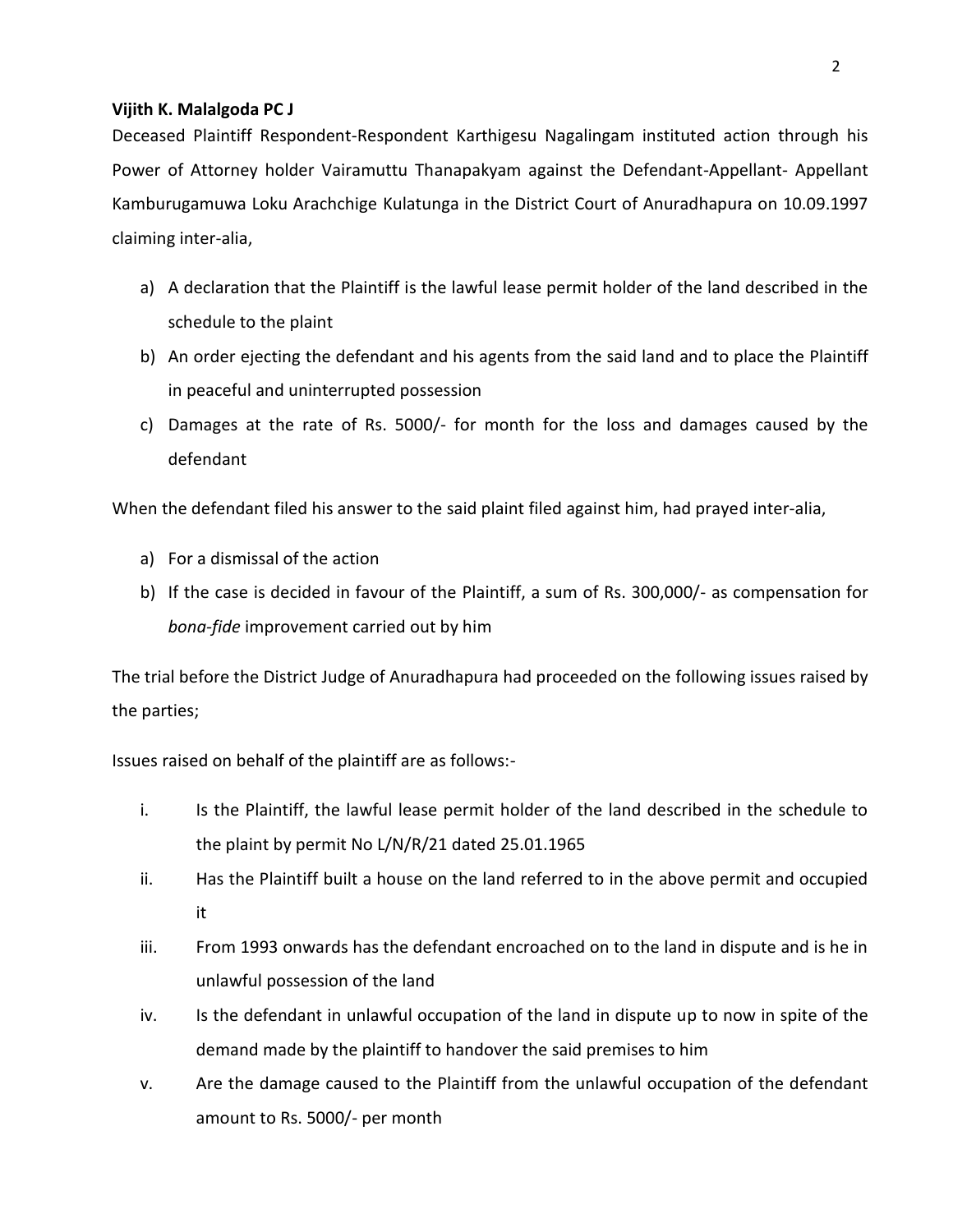- vi. If the above issues are answered in favour of the Plaintiff, is the Plaintiff entitle to obtain the relief prayed for
- vii. Is the Power of Attorney holder of the Plaintiff is entitled to appear on behalf of him and to proceed with the case as the Plaintiff is unable to appear before court due to war situation

Issues raised on behalf of the defendant are as follows:-

- viii. Has the Plaintiff given his consent to the defendant to occupy the land in dispute and to carry out any development under the power of Attorney bearing No. 10/691 attested by Lionel P. Dayananda
- ix. If the defendant in lawful and peaceful possession of the land in dispute due to the consent given by the Plaintiff
- x. Has the Plaintiff given his consent to the defendant to develop the land and to be in lawful and peaceful possession of the land, according to the affidavit dated 16.08.1993
- xi. If the above issues 8-10 are answered in favour of the defendant, is the defendant entitle to obtain relief prayed for in the answer
- xii. Is the value of the development done to the land by the defendant is Rs. 300,000/-
- xiii. If the above issue is answered in favour of the defendant, is the defendant entitle to Rs. 300,000/- as compensation from the Plaintiff

During the cause of the trial before the District Court the Plaintiff above named had died and an application was made to substitute the son of the Plaintiff in the room and place of the deceased and the defendant objected to the said substitution.

However Learned District Judge by his order dated 11.09.2003 had allowed the substitution.

The Learned District Judge by his Judgment dated 25.02.2005 decided the case in favour of the Substituted Plaintiff by answering issues 1-4, 6 and 7 in favour of the Substituted Plaintiff, granting the relief (a) and (b) referred to above.

Being aggrieved by the said decision of the Learned District Judge the defendant appealed to the Provincial High Court of Civil Appeal of the North Central Province holden at Anuradhapura and giving the judgment, the said High Court of Civil Appeal had dismissed the Defendant's Appeal. The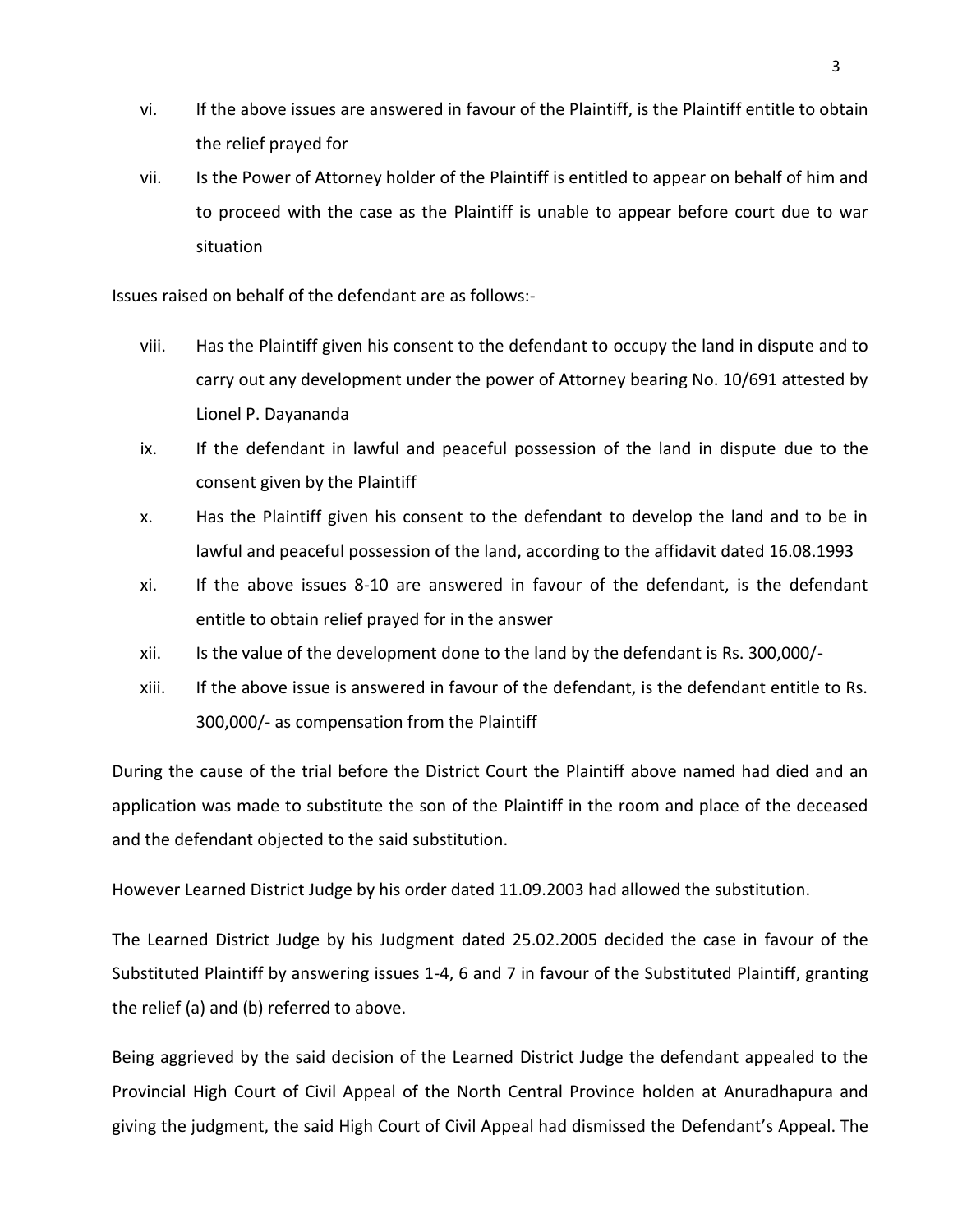Defendant Appellant had appealed against the said decision of the High Court of Civil Appeal to the Supreme Court, and leave was granted on questions of law set out in paragraphs c, e, f, i, g, and m of the Petition by this court.

As observed by me the case for the Plaintiff, before the District Court of Anuradhapura had proceeded on the validity of the lease permit issued on the Plaintiff and the right of the Power of Attorney holder to represent the Plaintiff at the said trial. As against the said position the Defendant had tried to establish that he too had entered the land in question as the Power of Attorney holder of the Plaintiff and continued to be in possession of the said land ion the strength of the said Power of Attorney and during the said uninterrupted period, the Defendant had constructed a house in the said land.

The Petitioner's arguments before this court was mainly based on the validity of the Power of Attorney bearing No 394 dated 05.09.1996 and the validity of the Substitution of the son of the deceased as the Substituted Plaintiff during the pendency of the trial before the District Court. Questions of the law under which the leave was granted by this court was based on the above arguments.

During the arguments before us the Defendant-Appellant- Appellant challenged the validity of the Power of Attorney bearing No. 394 dated 05.09.1996. Section 2 of the Powers of Attorney Ordinance No 02 of 1902 as amended by Ordinances No 09 of 1913 and 13 1939 has interpreted a Power of Attorney as ;

> "any written power or authority other than that given to an Attorney at Law or Law Agent, given by one person to another to perform any work, do any act, or carry on any trade or business and executed before two witnesses, or executed before or attested by a notary public or by a Justice of Peace, Registrar, Deputy Registrar or by any Judge or Magistrate……

and section 3 of the said Ordinance provides for the said Power of Attorney may register with the Registrar General.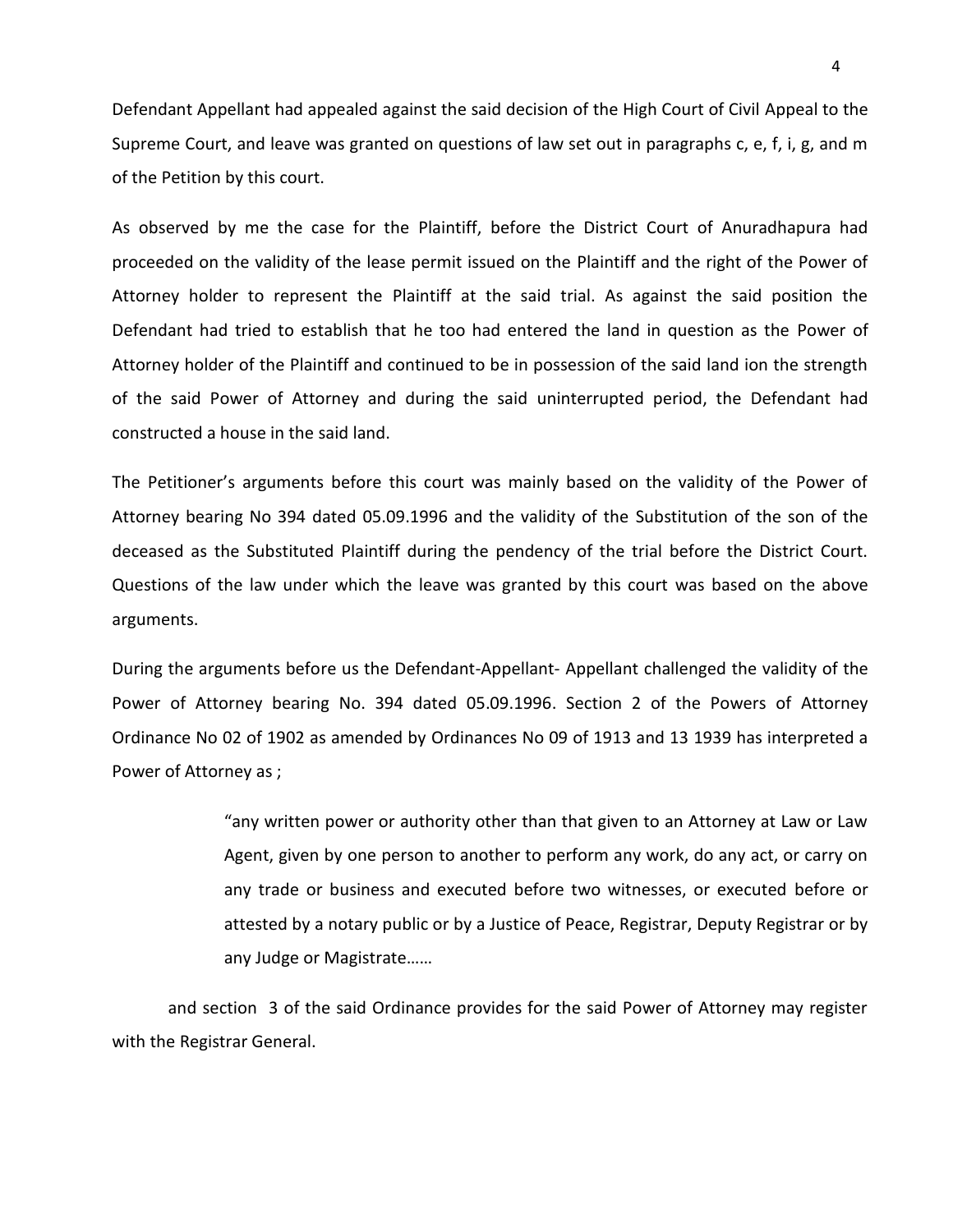Section 4 of the Powers of Attorney Ordinance refers to the cancellation of a Power of Attorney but further provided that, *until such notification and publication of the revocation, the grantor shall be held liable and bound by all acts of his attorney*. (emphasis added)

When considering the above provisions in the Powers of Attorney Ordinance No. 02 of 1902 an amended by Ordinances No. 09 of 1913 and 33 of 1939, it is clear that there is no restriction imposed by the said Ordinance to have only one Power of Attorney but the grantor shall be held liable and bound by all acts of such Attorneys until the Power of Attorney is cancelled or revoked under the provisions of section 4 of the said Ordinance.

In the said circumstances I see no merit in the argument raised by the Defendant-Appellant-Appellant challenge the validity of the Power of Attorney bearing No 394 as against the Power of Attorney bearing No 10691 granted to Defendant-Appellant- Appellant.

The Defendant-Appellant-Appellant had further argued that the Plaintiff (Deceased Plaintiff Respondent-Respondent) is not entitled to institute the present action based on a lease permit since the present application is a *rei- vindication* action.

However when going through the issues raised on behalf of the Defendant at the trial before the District Court of Anuradhapura, I observe, that defendant had failed to raise this point before the Learned District Judge.

When considering the issues 8 to 10 referred to above in my judgment, the Plaintiff had taken up the position that he entered the land in question with permission of the Plaintiff and was in peaceful possession or in other words with the leave and license of the Plaintiff.

In the case of *Hanfi V. Nallamma 1998 (1) SLR 73* Supreme Court held that,

"Once issues are framed the case which the court has to hear and determine becomes crystallized in the issues and the pleadings recede to background,"

and therefore the decision which was challenged before Civil Appellate High Court of the North Central Province, was delivered by the District Judge of Anuradhapura determining the said issues framed before the District Court and the defendant in the said District Court proceeding is not entitled to raise new points during the appeal.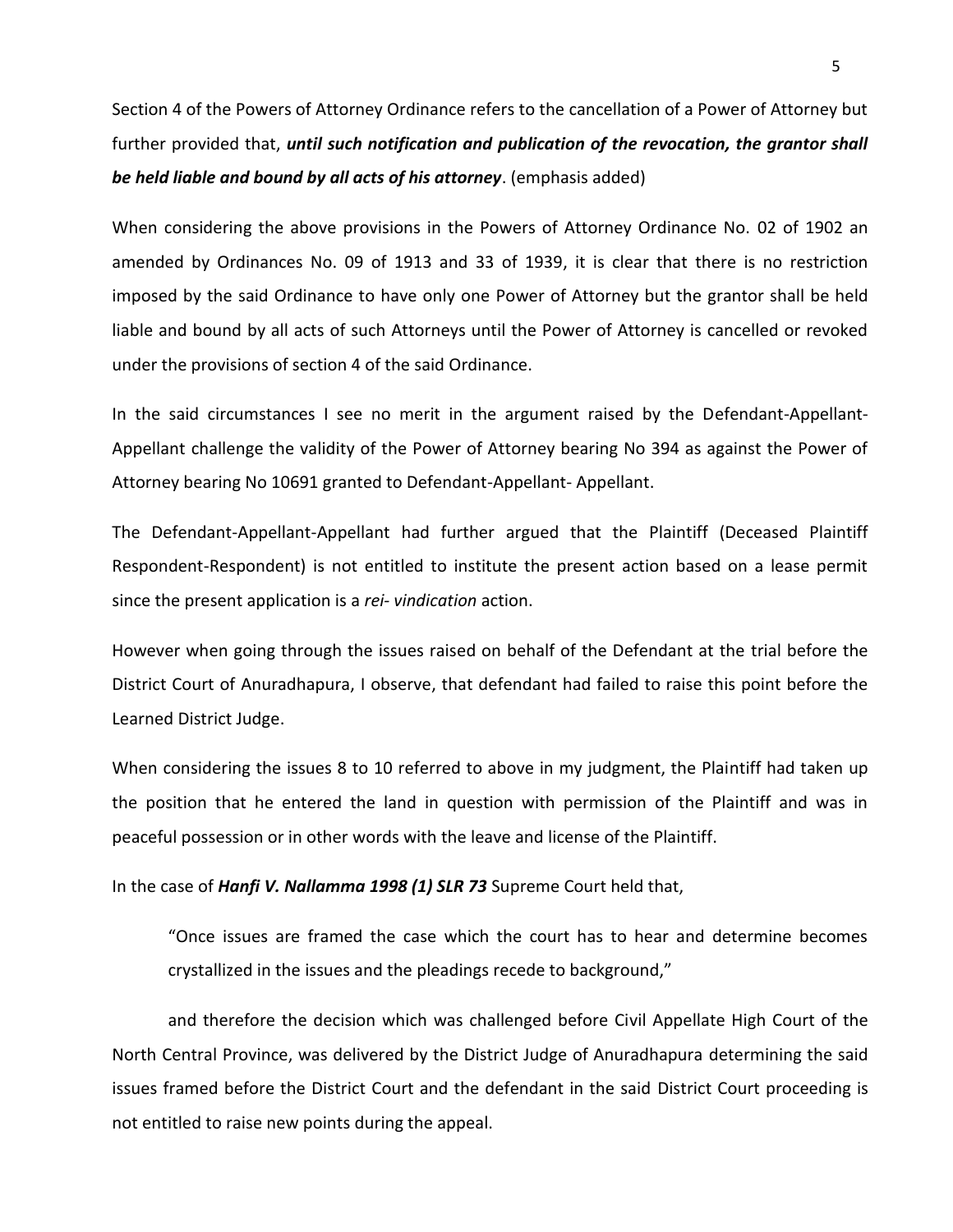In the case of *Setha V. Weerakoon 49 NLR 225* Howard CJ stated that,

"A new point which was not raised in the issues or in the course of the trial cannot be raised for the first time in appeal, unless such point might have been raised at the trial under one of the issues framed, and the Court of Appeal has before it all the requisite material for deciding the point, or the question is one of law and nothing more."

As revealed before the District Court, the Plaintiff was issued with P-2 on 15.01.1962 which is the lease permit for the land in question and the said permit was in operation even at the time when the case was taken up for trial, and at the time witness Sandya Sri Jayampathi Ratnamalala, Land Officer gave evidence on 11<sup>th</sup> December 2003.

In this regard the Defendant-Appellant- Appellant challenges the lease hold rights of the Plaintiff and argued that a proper lease agreement or a permit issued either under the Land Development Ordinance or State Land Ordinance had not been produced before the District Court.

However the above position is contrary to his own issues which were to be determined at the District Court Trial, based on the evidence led before the trial court.

In the case of *Alwis V. Piyasena (1993) 1 Sri LR 199* G.P.S. de. Silva CJ held that,

"It is well established that finding of primary facts by a trial judge who hears and sees witnesses are not to be lightly disturbed on appeal."

The Defendant-Appellant- Appellant had challenged the permission granted by the Learned District Judge to substitute the son of the Deceased Plaintiff as the Substituted Plaintiff and submitted that the said permission was granted without considering the provisions of the Land Development Ordinance or the State Land Ordinance. It was further submitted on behalf of the Defendant-Appellant- Appellant that, until the succession rights are considered under the provisions of Law, the land in question vest with the State and therefore the said permission granted, to substitute the Deceased Plaintiff was bad in Law.

However the Defendant-Appellant-Appellant has failed to canvass against the decision of the Learned District Judge when he made the said order permitting the substitution. This position too